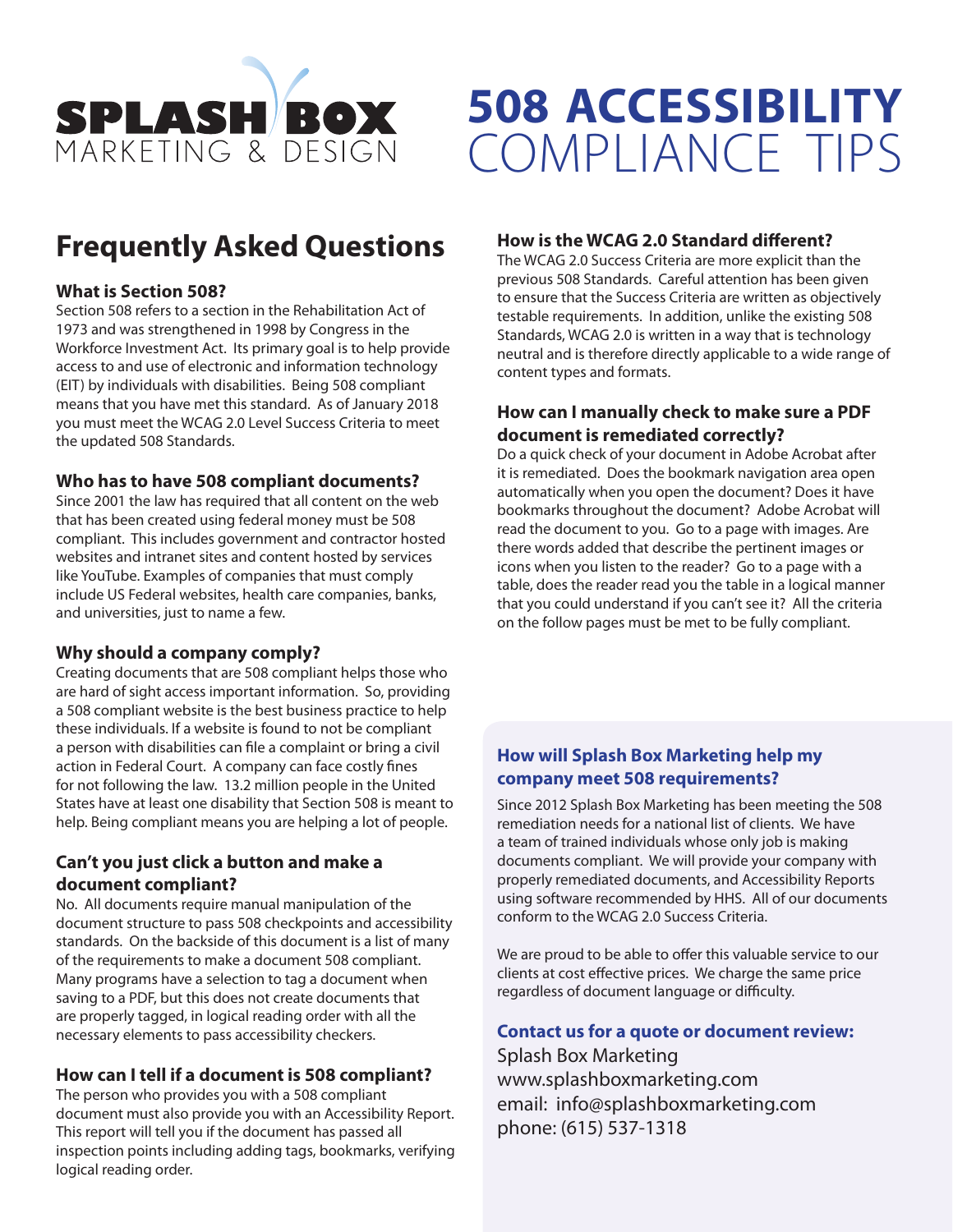## **PDF 508 Checklist:**

### WCAG 2.0 REFRESH

- 1. Is the PDF tagged?
- 2. Is the Document Title filled out in the Document Properties?
- 3. Is the correct language of the document set?
- 4. Did the PDF fully pass the Adobe Accessibility Checker?
- 5. Is the document free from content that flashes more than 3 times per second?
- 6. Are accurate bookmarks provided for documents greater than 9 pages?
- 7. Is the document free from reviewrelated content carried over from Office or other editing tools such as comments, track changes, embedded Speaker Notes?
- 8. Is the order in the tag structure accurate and logical? Do the tags match the order they should be read in?
- 9. Is all informational content contained in the tag structure?
- 10. Are all non-standard tags appropriately mapped to standard Adobe tags?
- 11. Is all the text within the tags correctly formatted? (Free from line breaks and split words) Learn more about finding and fixing backend text errors.
- 12. Do paragraph tags accurately represent visual paragraphs?
- 13. Can text be resized and considered readable when magnified to 200%?
- 14. Is information conveyed by methods other than color alone?
- 15. Does all text (with the exception of logos) have a contrast ratio of 4.5:1 or greater no matter the size?
- 16. Are links tagged correctly in the tag structure? (Contain visual link text and link OBJR within the Link tag)
- 17. Are links distinguished by a method other than color?
- 18. Can all link text be understood out of context? If not, does generic link have sufficient context?
- 19. Are all images conveying information tagged as figures and included in the tag structure?
- 20. Do all images conveying information have alt text that provides the same level of understanding a visual user would gain?
- 21. Are all decorative images tagged as artifact/background?
- 22. Do complex images have an alternate accessible means of understanding?
- 23. Is the document free from images of text? (Picture of an informational table, screenshot of text from another source, etc.)
- 24. Are groups of related images tagged in a way assistive technology users would understand?
- 25. Does the document use table tags only for data tables?
- 26. Does the table structure in the tag tree match the visual table layout?
- 27. Are all header cells tagged with the TH tag? Are all data cells tagged with the TD tag?
- 28. Do all Header cells contain text?
- 29. Are merged cells correctly spanned with Colspan and/or Rowspan?
- 30. Do data tables with 1 set of both column and row headers appropriately use scope to associate to data cells?
- 31. Do data tables with more than 1 set of column and/or row headers appropriately use id/headers to associate to data cells?
- 32. Are all visual lists tagged correctly with the List, List Item (LI), and LBody tags?
- 33. Does the number of items in the tag structure match the number of items in the visual list?
- 34. Are nested lists appropriately nested in the tag structure?
- 35. Is text intended to act as a visual heading tagged with the heading tags (H1 through H6)?
- 36. Do heading tags follow a logical hierarchical progression? (Do not skip heading levels)
- 37. Are heading tags used only on text that defines a section of content?
- 38. Does the Heading text accurately describe the sectional content?
- 39. Are all form fields correctly tagged?
- 40. Do all form fields contain understandable labels and tooltips?
- 41. Do tooltips contain all formatting requirements that will be automatically flagged as an error?
- 42. Are required fields programmatically set?
- 43. Is the tab order of the form fields logical?
- 44. Is any nonstandard text (glyph) tagged in an accessible manner?
- 45. Was OCR successfully performed on a scanned image document?
- 46. Was the language appropriately set for all foreign words or phrases?
- 47. Is the table of contents tagged with appropriate tags? (TOC, TOC Item (TOCI))
- 48. Are all internal links/TOC entries functioning correctly (if linked)?
- 49. Are citations and footnotes/ endnotes tagged with appropriate tags? (Reference, Note)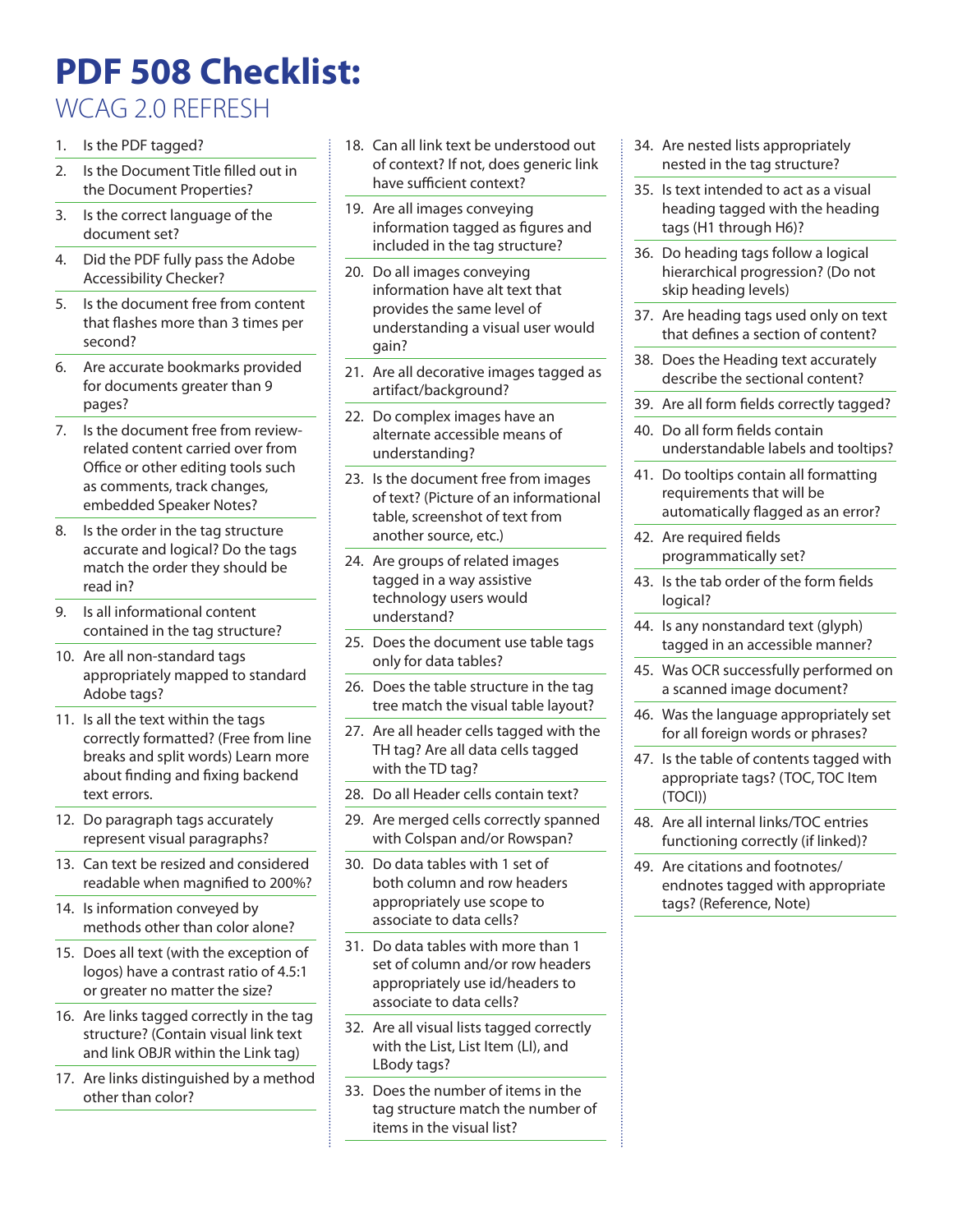# **HTML 508 Checklist:**

WCAG 2.0 REFRESH

- 1. Is site free from content that flashes more than 3 times per second?
- 2. Can all text be resized up to 200% without degrading quality/ understandability?
- 3. Is there more than one way to locate a web page?
- 4. Is the order of navigational elements consistent across the site?
- 5. Can auto updating, moving, blinking, and scrolling content be paused or adjusted?
- 6. Are all site controlled documents (PDF, Word, etc) fully accessible or have conforming alternate version?
- 7. If there are any time limits on interacting with content, can they be turned off, adjusted, or extended?
- 8. Are operational instructions that rely on sensory characteristics avoided? (Ex. Click the square, blue button to continue)
- 9. Is the site free from pages that redirect after a timeout?
- 10. Are elements with the same functionality consistently identified across pages?
- 11. Do headings accurately describe the content they visually define?
- 12. Is the default language set?
- 13. Has the language been properly set for foreign words or phrases?
- 14. Is the page free from major errors defined in W3 Failure #70 when run against an HTML validator?
- 15. Are duplicate ID values on the same page avoided?
- 16. With styles disabled, is the reading order of the content logical?
- 17. Do all frames have a title attribute that accurately defines the content?
- 18. Does the page have a title attribute that accurately defines the content?
- 19. Does content intended to be accessible by assistive technology refrain from using display:none or aria-hidden=true?
- 20. If ARIA is present, does the ARIA coding both meet ARIA specifications and give an accurate representation of the content?
- 21. Are Fieldset tags only used for form fields?
- 22. Are all elements that can be operated by a mouse also able to be operated by keyboard?
- 23. When tabbing the page, are keyboard traps avoided?
- 24. tabbing through the page, are changes of context avoided when an element receives focus?
- 25. Is there a method to bypass blocks of repetitive content like navigation?
- 26. information conveyed by methods other than color alone?
- 27. Does all text (with the exception of logos) have a contrast ratio of 4.5:1 or greater no matter the font size?
- 28. Are links distinguished by a method other than color?
- 29. Can all link text be understood out of context? If not, does generic link have sufficient content?
- 30. Do linked images either have an empty alt tag and link text, or no link text and appropriate alt text?
- 31. Do all images have an alt attribute?
- 32. Do all images conveying information have alt text that provides the same level of understanding a visual user would gain?
- 33. Do all decorative images have an empty alt tag (alt="") or are included via the CSS?
- 34. Is the CSS free from any images conveying information that do not have a text alternative?
- 35. Do complex images have an alternate accessible means of understanding?
- 36. Is the page free from images of text? (Picture of an informational table, screenshot of text from another source, etc)
- 37. Do all audio only or video only files have an accurate transcript?
- 38. Do all videos have accurate and synchronized captions?
- 39. Are there any informational parts of the video that require audio description to be understood by users with limited sight and if so, is a second version with audio description available
- 40. Is there a way to turn off sound that automatically plays for more than 3 seconds?
- 41. If layout tables are used, is data table markup (Summary, TH, ID, Headers) avoided?
- 42. If layout tables are used, is the intended order of the content intact?
- 43. Are data tables implemented with data table coding?
- 44. Do all header cells utilize the TH tag? Do all data cells utilize the TD tag?
- 45. Do all Header cells contain text?
- 46. Do data tables with 1 set of both column and row headers appropriately use scope to associate to data cells?
- 47. Do data tables with more than 1 set of column and/or row headers appropriately use id/headers to associate to data cells?
- 48. Are all visual bulleted and numbered lists correctly coded with HTML list tags?
- 49. Are visual headings correctly coded with HTML heading tags? (<h1>, <h2>, etc)
- 50. Do heading tags follow a logical hierarchical progression?
- 51. Are heading tags only used on text that defines a section of content?
- 52. Is emphasized or special text correctly coded with HTML heading tags? (<em>, <strong>, <sup>, etc)
- 53. Are all form fields correctly coded with descriptive labels?
- 54. Do grouped form fields have correct coded fieldset and legend tags?